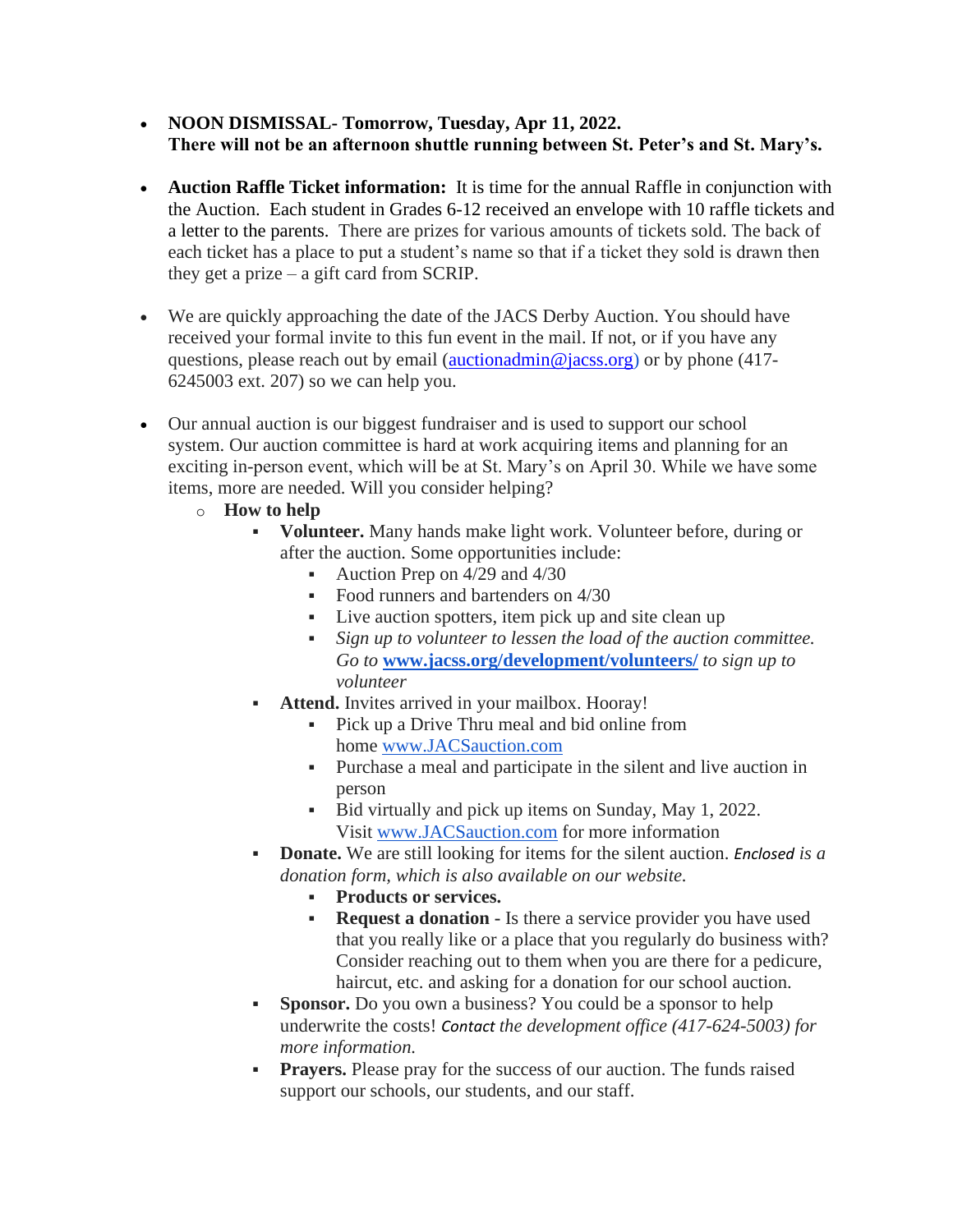Thank you for any and all support you give. Your support and prayers mean the world to us  $-i\dot{t}$ 's for our kids and the continued Legacy of our school system.

## **Upcoming Important Dates**

April 10th - 12th: St. Peter's and McAuley Self-Studies April 12th- Noon Dismissal for St. Peter's/McAuley April 14th-Noon Dismissal for Holy Thursday April 15th and 18th- No School April 23rd: Prom April 30th: Auction May 5th: McAuley Catholic Awards Program (following Thursday morning mass) May 19th: St. Peter's Awards Program (following Thursday morning mass) May 23rd-26th: McAuley/St. Peter's Finals May 27th: Last Day of School/Noon Dismissal

McAuley Seniors: April 29th: Last day of classes for seniors May 2nd - 5th: Senior Finals May 5th: Senior Mass at St. Peter's Church, 8:30 am McAuley Catholic Awards Program May 6th: Senior Mass at St. Mary's Church, 8:30 am/ Warrior Walk/ Graduation Practice/Parent-Graduate Breakfast (parents are encouraged to attend these events. May 8th: Graduation

St. Peter's 8th Grade: May 19th: 8th Grade Mass and St. Peter's Awards Program May 23rd and 24th: 8<sup>th</sup> Grade Finals May 24th: 8th Grade Graduation at St. Peter's Church, 6:00 pm/reception following ceremony in St. Peter's Church basement.

## **Sporting Events**

Monday, April 11th Softball @ Webb City High School 6:00 p.m. Baseball @ MSSU Baseball Field 5:00 p.m. Golf @ Horton Smith Invitational All Day St. Peters Track @ Sarcoxie 4:00 p.m.

Tuesday, April 12th Golf vs. College Heights and T.J. @ Twin Hills 4:00 p.m. Soccer @ Cassville 4:30 p.m.

Wednesday, April 13th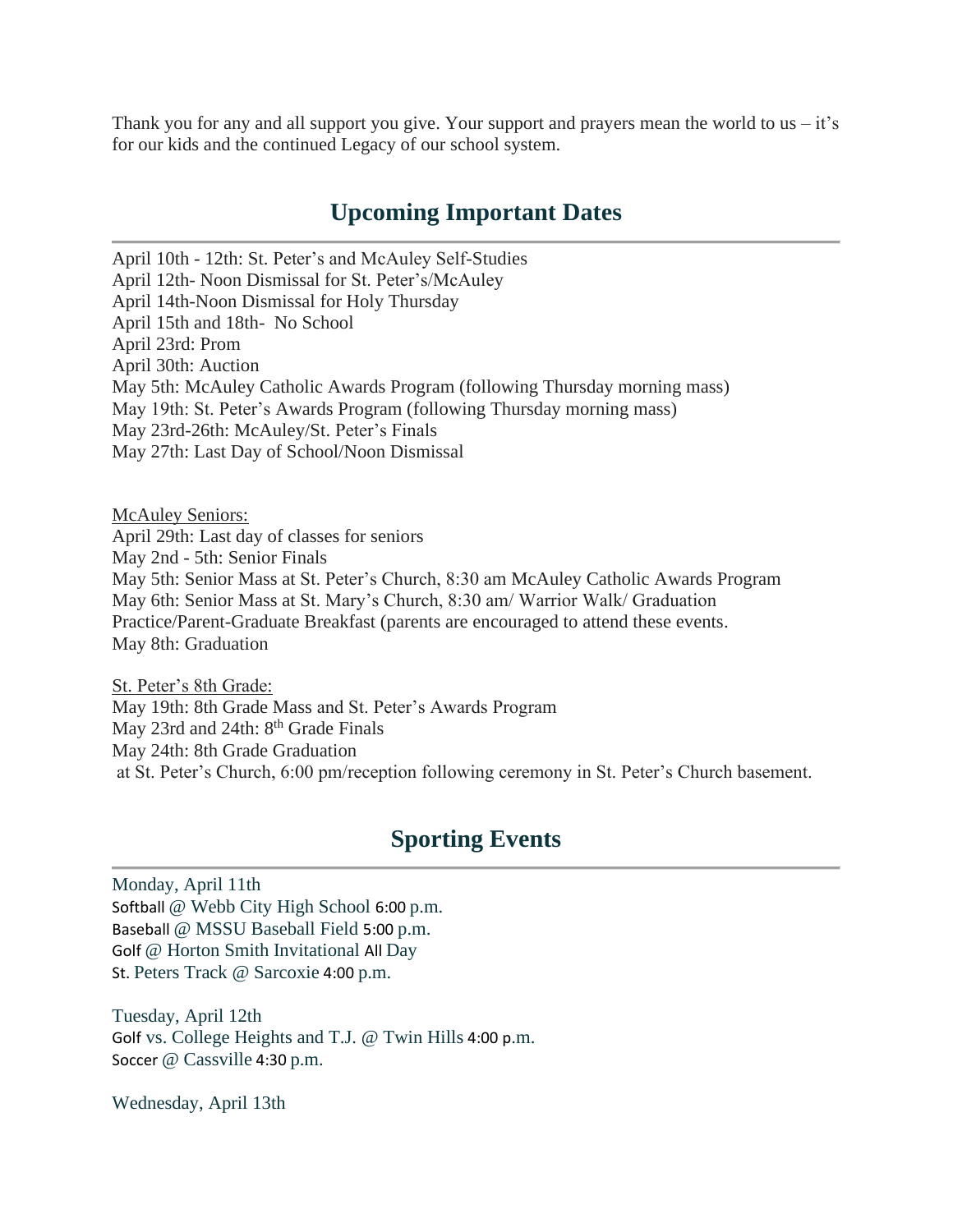Thursday, April 14th Softball vs. Verona 4:30 p.m. Soccer vs. Greenwood 4:30 p.m.

Friday, April 15th No Events Scheduled for Good Friday

## **Friday Dress**

Fridav. April 15th

|                                                                                                  | <b>Lunch Menu</b>                    |  |
|--------------------------------------------------------------------------------------------------|--------------------------------------|--|
| Monday, April 11th<br>In House Catering<br>Chicken Alfredo<br>Garlic Bread<br>Salad<br>Dessert   |                                      |  |
| Tuesday, April 12th<br>Chick-Fil-A Chicken Sandwich                                              |                                      |  |
| Wednesday, April 13th<br>In House Catering<br>Taco and Nacho Bar<br>Dessert                      |                                      |  |
| Thursday, April 14th<br>In House Catering<br>Sack Lunch<br>Italian Sub<br>Chips and Cookie       |                                      |  |
| <b>Tuesday, April 19th</b><br>In House Catering<br><b>Bacon Cheeseburger</b><br>Fries<br>Dessert |                                      |  |
| <b>St. Mary's/St. Peter's</b>                                                                    | $\mathbf{A}$<br>$\Omega$ if $\Omega$ |  |

## **Church Information**